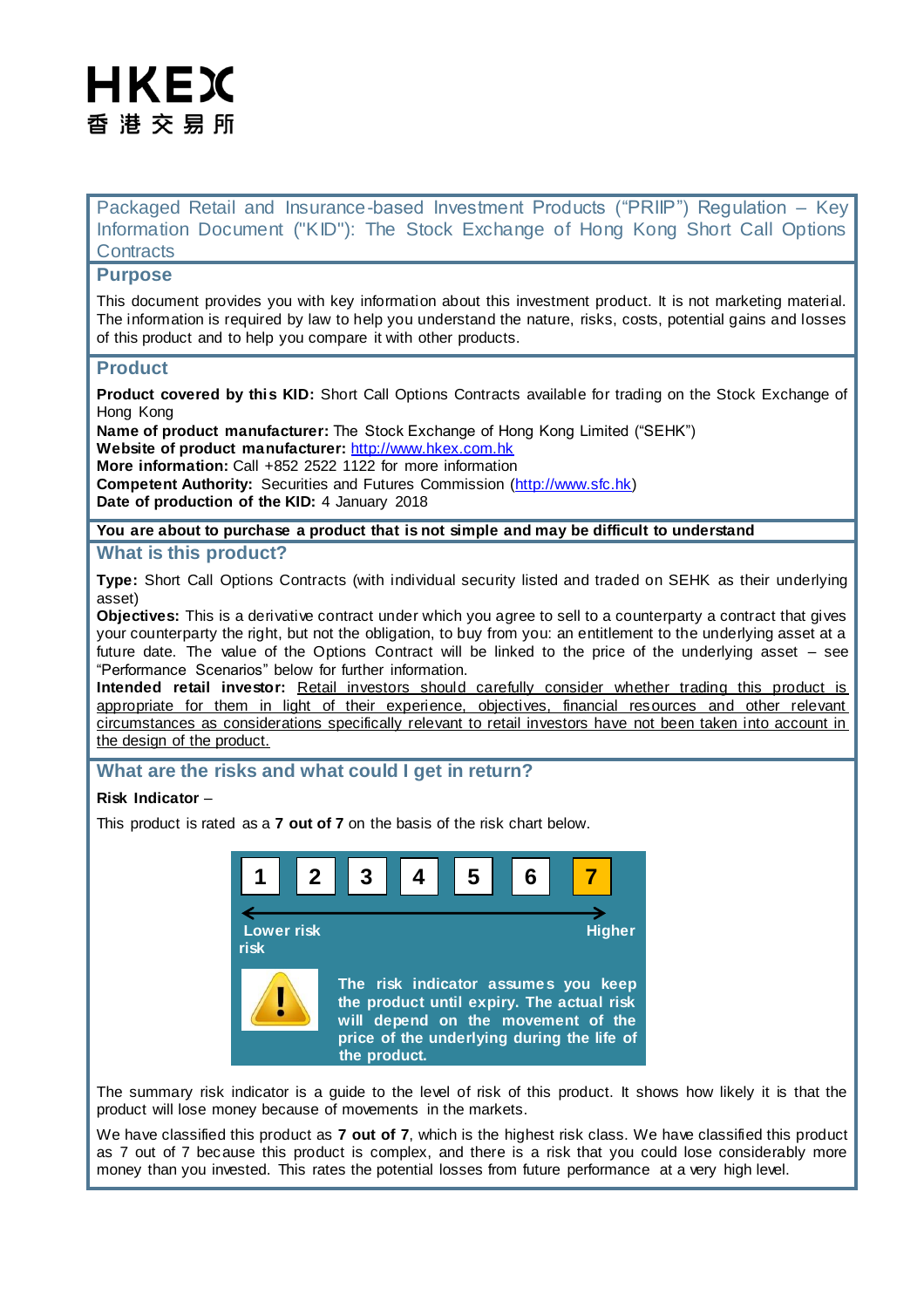# HKEX 香 港 交 易 所

**Transactions in Short Call Options Contracts traded on SEHK carry a high degree of risk. Shorting ("selling" or "writing") a Call Options Contract generally entails considerably greater risk than purchasing a Call Options Contract. While the premium received by you is fixed, you may sustain a loss well in excess of that amount. Transactions in Short Call Options Contracts traded on SEHK are leveraged. A relatively small market movement will have a proportionately larger impact on the funds you have deposited. You may sustain a total loss of initial margin funds and any additional funds deposited and if the market moves against your position, you may be called upon to pay substantial additional funds on short notice to maintain your position. Failure to do so may result in your position being liquidated at a loss and you will be liable for any resulting deficit.** 

#### **Performance Scenarios –**

The graph assumes a short call position with a strike price of HKD \$100 has been sold for HKD \$10.

The graph presented gives a range of possible outcomes and is not an exact indication of what you might get back. What you get will vary depending on how the underlying will develop. For each value of the underlying, the graph shows what the profit or loss of the product would be. The horizontal axis shows the various possible prices of the underlying value on the expiry date and the vertical axis shows the profit or loss.

Buying this product (i.e. selling a call option) means that you think the underlying price may decrease.

Your maximum loss under the product would depend on the movement of the price of the underlying asset. This is dependent on the movements of the prices in the relevant assets market. For contracts traded on SEHK, there is no contractual limit to the loss that you could incur under this product. Your contract with your broker may include a contractual limitation on your maximum loss, but this would be a matter to be confirmed with the broker that has sold you the product.

The figures shown include all the costs of the product itself, but do not include any transactional costs that you pay to your broker. The figures do not take into account your personal tax situation, which may also affect how much you get back.

The graph below illustrates how your investment could perform. You can compare it with the payoff graphs of other derivatives.